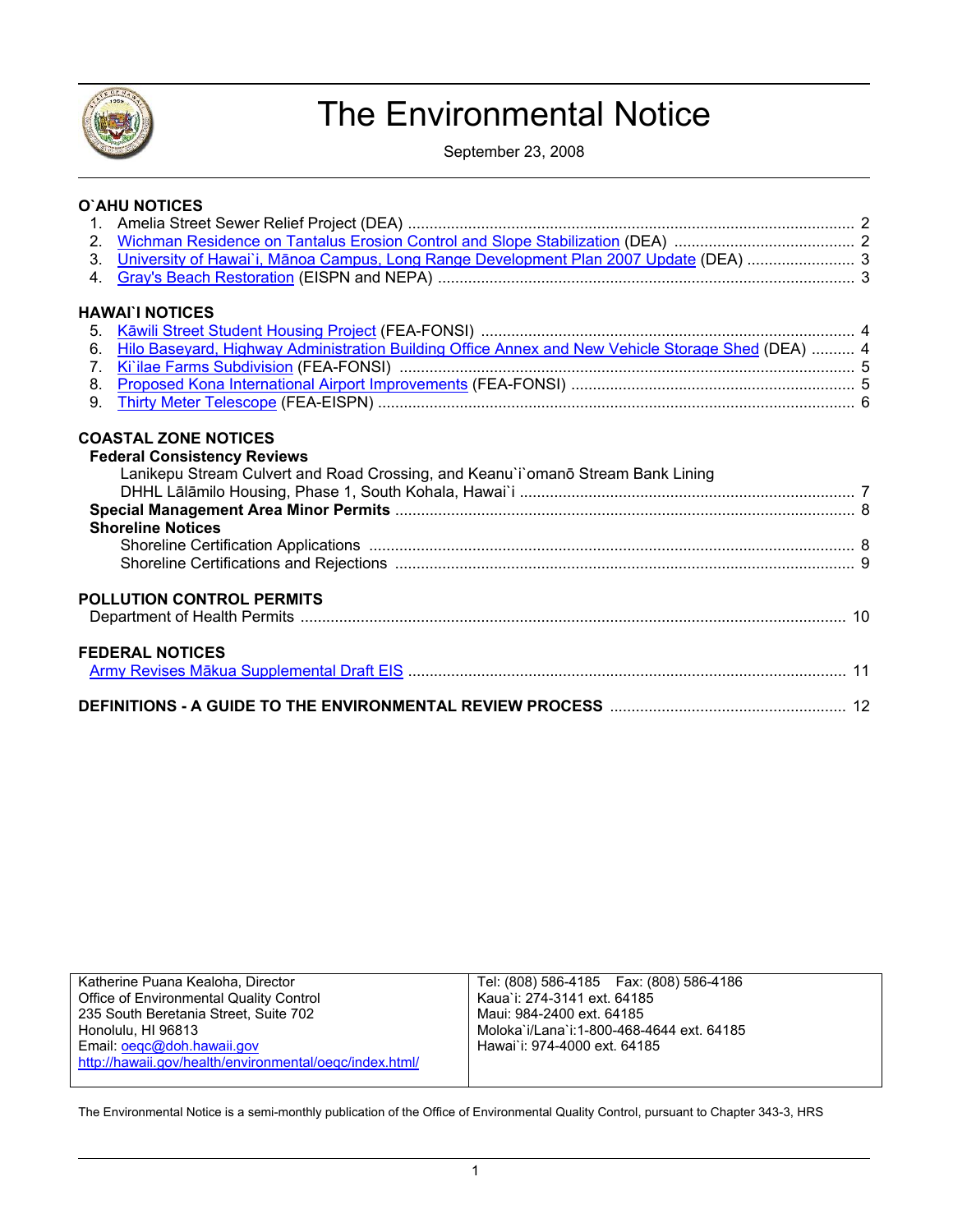# **O`AHU NOTICES**

## **1. Amelia Street Sewer Relief Project (HRS 343-5(b) DEA)**

| Island:<br>District:<br>TMK:<br><b>Proposing</b> | O`ahu<br><b>Honolulu</b><br>$1 - 3 - 15$                                                                                                                                                                  | WASALIJA                              |
|--------------------------------------------------|-----------------------------------------------------------------------------------------------------------------------------------------------------------------------------------------------------------|---------------------------------------|
| Agency:                                          | City and County of Honolulu, Dept of Design &<br>Construction, Honolulu Municipal Building, 14 <sup>th</sup> Floor, 650<br>South King Street, Honolulu, HI 96813. Contact: Carl<br>Arakaki (808) 768-8738 | <b>MINKERS</b><br>WAIANAE<br>KOOLAUPO |
| <b>Approving</b>                                 |                                                                                                                                                                                                           |                                       |
| Agency:                                          | Same                                                                                                                                                                                                      |                                       |
| <b>Consultant:</b>                               | Kwock Associates, Inc., 1953 S. Beretania Street, Suite                                                                                                                                                   |                                       |
|                                                  | PH-B, Honolulu, HI 96826. Contact: Kenneth Kwock (808) 973-9020                                                                                                                                           |                                       |
| <b>Status:</b>                                   | Draft Environmental Assessment (DEA) notice pending 30-day public comment. Address<br>comments to the Proposing Agency, Consultant, and OEQC                                                              |                                       |
| <b>Permits:</b>                                  | NPDES, U.S. Army Nationwide, State 401, City Street Usage, and City Trenching                                                                                                                             |                                       |

KOOLALLOA

The Department of Design and Construction of the City and County of Honolulu proposes to replace the existing 10-inch sewer pipes on Amelia Street and on School Street between Amelia Street and Kino Street. The existing sewer pipes on Amelia Street were installed in the 1930's when Amelia Street was constructed and the 10 inch sewer pipes do not have the capacity to handle the current and future sewage flows. The existing sewer pipes on School Street were replaced in 1977 with the School Street Relief Sewer Project and are also deficient in capacity. The deficiencies in the sewer lines were identified through field investigation and the analysis in the Sewer Rehabilitation and Infiltration and Inflow Minimization Study conducted by the Wastewater Division.

The project begins on North School Street at Kino Street heading southeast for 335 linear feet and extends southwest for 796 linear feet down Amelia Street. It will replace the existing 10-inch vitrified clay sewer pipes with 16-inch polyvinyl chloride (PVC) pipes and provide sewer lateral connections for 15 properties located along Amelia Street. The sewer laterals for the 15 properties are currently connected to an existing 6-inch parallel sewer line in Amelia Street that will be abandoned. The new sewer line will cross Kalihi Stream twice, once at the bridge on School Street and again at the end of Amelia Street.

# **2. [Wichman Residence on Tantalus Erosion Control and Slope Stabilization](http://oeqc.doh.hawaii.gov/Shared%20Documents/EA_and_EIS_Online_Library/Oahu/2000s/2008-09-23-OA-DEA-Wichman-Residence.pdf) (HRS 343-5(c) DEA)**

| Island:<br>District:<br>TMK:<br><b>Applicant:</b><br><b>Approving</b> | O`ahu<br>Honolulu<br>$(1)$ 2-5-14: 12<br>Charles R. Wichman, 123 Kalaiopua Place, Honolulu, HI 96822-5005. Contact (808) 941-4903                                                                                                                 |
|-----------------------------------------------------------------------|---------------------------------------------------------------------------------------------------------------------------------------------------------------------------------------------------------------------------------------------------|
| Agency:                                                               | Department of Land and Natural Resources, Office of Conservation and Coastal Land, P.O. Box<br>621, Honolulu, HI 96809. Contact: Sam Lemmo, Administrator, (808) 587-0381                                                                         |
| <b>Consultant:</b><br><b>Status:</b>                                  | Landmark Consulting Services, P.O. Box 915, Hanalei, HI 96714. Contact: (808) 828-6332<br>Draft Environmental Assessment (DEA) notice pending 30-day public comment. Address<br>comments to the Applicant, Approving Agency, Consultant, and OEQC |
| <b>Permits:</b>                                                       | CDUP, Building & Grading Permits, SMA                                                                                                                                                                                                             |

The Applicant proposes to remove approximately 118 yards of loose soil from an unstable slope located below his driveway. In recent years, due to heavy rains and the uprooting of a large kukui tree, the subject slope has been slipping downward onto the adjacent Kalaiopua Place roadway. The slope instability has resulted in the blockage of the Kalaiopua Place roadway and an associated inconvenience to the residents who use it to access their homes. To remedy the situation, the Applicant proposes to obtain an after-the-fact permit for a CRM rock wall that was built at the bottom of the slope and to undertake slope stabilization and erosion control measures as engineered by the project's civil engineer. The findings of the Draft EA indicate that as a result of the proposed actions there will be no significant negative environmental impacts be they primary, secondary or cumulative. A Finding of No Significant Impact (FONSI) is anticipated.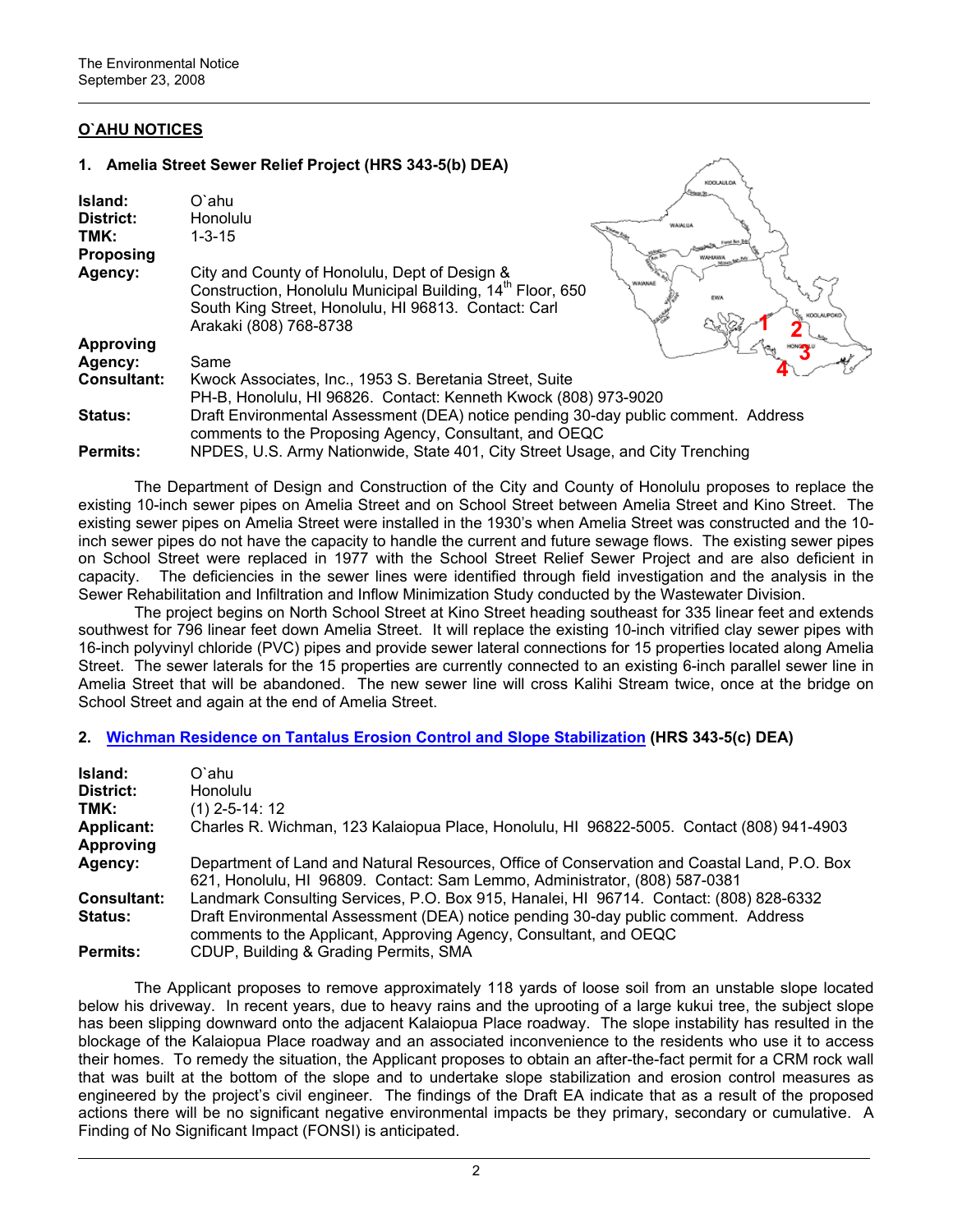# **3. University of Hawai`i, Mā[noa Campus, Long Range Development Plan 2007 Update](http://oeqc.doh.hawaii.gov/Shared%20Documents/EA_and_EIS_Online_Library/Oahu/2000s/2008-09-23-OA-DEA-UH-Manoa-Long-Range-Development-Plan.pdf) (HRS 343-5(b) DEA)**

| Island:<br>District: | O`ahu<br>Honolulu                                                                                                                            |
|----------------------|----------------------------------------------------------------------------------------------------------------------------------------------|
| TMK:                 | 2-8-29:1; 2-8-15:1; 2-8-23:3, 12, 13 & 16; 3-3-56:4 & 1; 2-9-4:5; 2-9-23:26 & 1; 2-9-26:37 & 1; and<br>$2 - 9 - 27.54$                       |
| <b>Proposing</b>     |                                                                                                                                              |
| Agency:              | Office of the Chancellor, University of Hawai`i at Mānoa, 2500 Campus Road, Hawai`i Hall 307,<br>Honolulu, HI 96822                          |
| <b>Approving</b>     |                                                                                                                                              |
| Agency:              | Office of Senior Vice President for Administration, University of Hawai'i at Mānoa, 2444 Dole<br>Street. Honolulu. HI 96822                  |
| <b>Consultant:</b>   | Mr. George Atta, Group 70 International, Inc., 925 Bethel Street, 5th Floor, Honolulu, HI 96813                                              |
| <b>Status:</b>       | Draft Environmental Assessment (DEA) notice pending 30-day public comment. Address<br>comments to the Proposing Agency, Consultant, and OEQC |
| <b>Permits:</b>      | <b>Plan Use Review Permit</b>                                                                                                                |

The University of Hawai`i at Mānoa (UHM), Long Range Development Plan 2007 Update was prepared for the University by Group 70 International, Inc. Its purpose is to update the Plan, which was originally adopted in 1987, to reflect current and upcoming educational priorities.

The University of Hawai`i, Mānoa Campus occupies some 304 acres of land in lower Mānoa Valley. Future buildings and projects that are on the Capital Improvements Program and/or are anticipated for development within the next 5-10 years are projected into the Plan. These projects address current and projected space and activity needs on campus.

No significant impacts are anticipated from the construction or operation of the proposed improvements associated with the adoption of the Plan. When specific projects are funded, they will go through an individual HRS 343 process and an EA/EIS will be completed as needed. The policy position has been that the adoption of the Plan does not generate significant impacts. In addition, UHM has also committed itself to utilizing green architecture wherever possible. A Finding of No Significant Impact (FONSI) is anticipated.

# **4. [Gray's Beach Restoration](http://oeqc.doh.hawaii.gov/Shared%20Documents/EA_and_EIS_Online_Library/Oahu/2000s/2008-09-23-OA-FEA-EISPN-Grays-Beach-Restoration.pdf) (HRS 343-5(c) EISPN and NEPA)**

| Island:<br>District:<br>TMK:<br><b>Applicant:</b> | O`ahu<br>None (outside of County jurisdiction)<br>None (seaward of shoreline)<br>Kyo-ya Hotels & Resorts LP, 2255 Kalakaua Ave., Honolulu, HI 96815. Contact: Ernest Nishizaki<br>(808) 931-8699                                                                                                                          |
|---------------------------------------------------|---------------------------------------------------------------------------------------------------------------------------------------------------------------------------------------------------------------------------------------------------------------------------------------------------------------------------|
| Accepting                                         |                                                                                                                                                                                                                                                                                                                           |
| <b>Authority:</b>                                 | State: Department of Land and Natural Resources, 1151 Punchbowl Street, Room 131, Honolulu,<br>HI 96813. Contact: Sam Lemmo, Administrator, (808) 587-0381<br>Federal: Department of the Army Corps of Engineers, Regulatory Branch, Building 230, Fort<br>Shafter, HI 96858-5440. Contact: Peter Galloway (808) 438-8416 |
| <b>Consultant:</b>                                | Planning Solutions, Inc., 210 Ward Avenue, Suite 330, Honolulu, HI 96814. Contact: Perry J.<br>White (808) 550-4483                                                                                                                                                                                                       |
| <b>Status:</b>                                    | EISPN pending 30-day public comment. Address comments to the Applicant with copies to the<br>Accepting Authority, Consultant and OEQC                                                                                                                                                                                     |
| <b>Permits:</b>                                   | Conservation District Use Permit, Dept of the Army Permit, Water Quality Certification, CZM<br><b>Consistency Determination</b>                                                                                                                                                                                           |

Kyo-ya Hotels and Resorts LP (Kyo-ya) is proposing to restore and stabilize the sand beach fronting its Sheraton Waikiki Hotel property. If the required land use approvals and environmental permits are granted, Kyo-ya will:

- Construct three rock T-head groins along the shoreline fronting the Sheraton Waikīkī Hotel to stabilize the shoreline and prevent erosion of beach sand.
- Use a suction pump to remove approximately 15,000 cubic yards of sand from the Halekūlani Channel and transport it to the nearshore area.
- Emplace the sand fill between the groins to create a 75-foot wide public beach capable of accommodating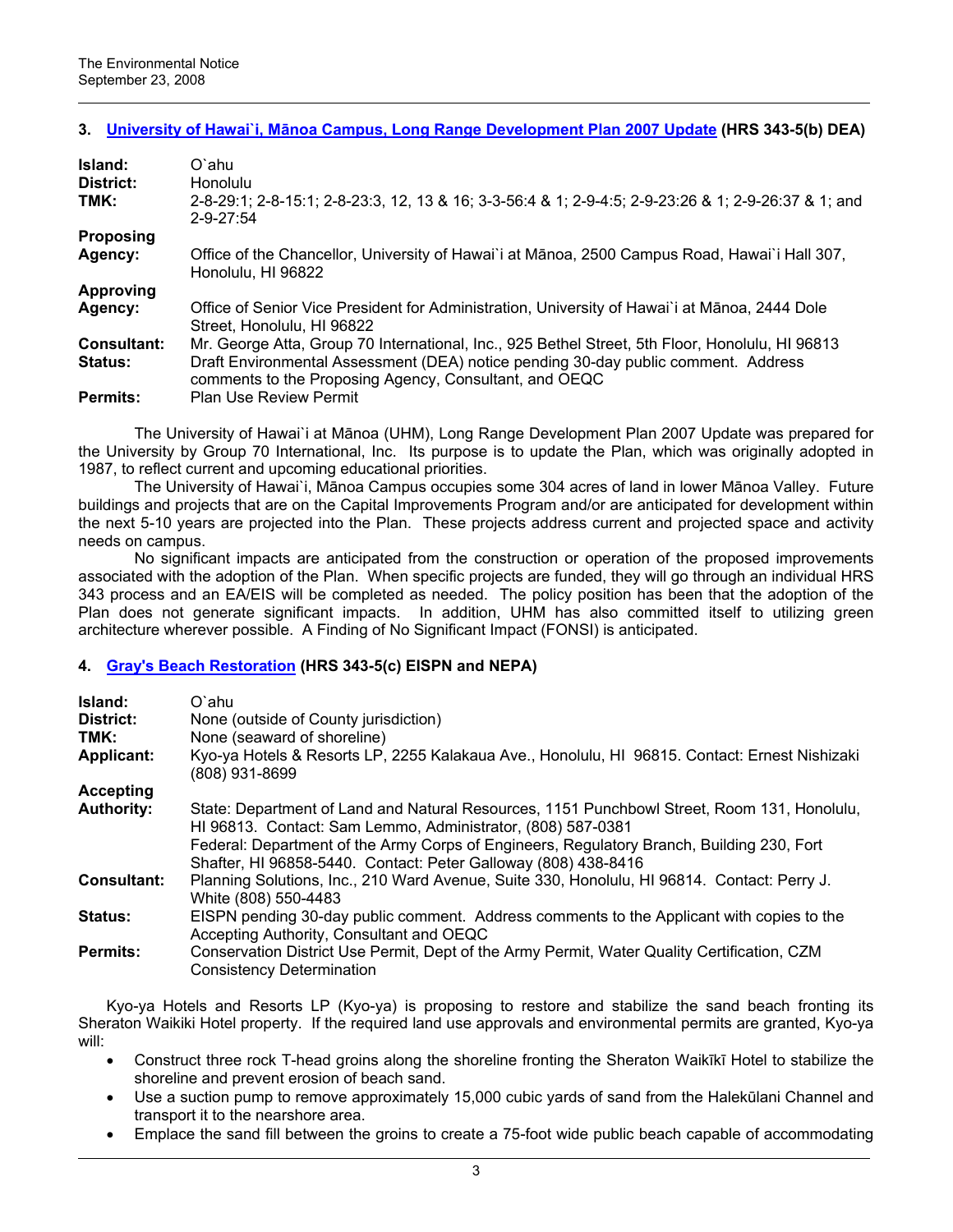about 600 persons and on the western side of the westernmost groin to transition into the adjacent shoreline.

The project is intended to enhance recreational and aesthetic enjoyment of the area and provide protection for the backshore area. The restored beach will facilitate lateral public access along the shoreline and enhance recreational opportunities. The proposed improvements are designed to minimize adverse effects on the shoreline and nearshore environment. Modeling and analyses of nearshore conditions conducted in the project area indicate that the project will not alter wave patterns in a manner that will disrupt existing surf breaks. Rather, it will decrease wave reflection by replacing the existing vertical seawall with more energy dissipating beach sand and groins. It will also enhance on and offshore recreational opportunities by facilitating access to the shoreline.

# **HAWAI`I NOTICES**

## **5. Kā[wili Street Student Housing Project](http://oeqc.doh.hawaii.gov/Shared%20Documents/EA_and_EIS_Online_Library/Hawaii/2000s/2008-09-23-HA-FEA-Kawili-Street-Student-Housing.pdf) (HRS 343-5(c) FEA-FONSI)**

|                    | 3. <b>Nawlii Street Student Housing Froject (HNS 343-3(C) FEA-FONSI)</b>                        |                         |
|--------------------|-------------------------------------------------------------------------------------------------|-------------------------|
|                    |                                                                                                 | NORTH<br><b>KIDHALA</b> |
| Island:            | Hawai`i                                                                                         |                         |
| District:          | Hilo.                                                                                           | <b>KOHAL</b>            |
| TMK:               | $(3)$ 2-4-01:116                                                                                |                         |
| <b>Applicant:</b>  | Honpa Hongwanji Hilo Betsuin, Byron Fujimoto, President, 398                                    | SOUTH                   |
|                    | Kīlauea Ave., Hilo, HI 96720, Temple: (808) 961-6677 / Fax:                                     | 8 <sup>m</sup>          |
|                    | 935-9677 / Business: 935-0871                                                                   |                         |
| <b>Approving</b>   |                                                                                                 | <b>PUNA</b>             |
| Agency:            | County of Hawai'i Planning Department, 101 Pauahi Street,                                       |                         |
|                    | Suite 3, Hilo, HI 96720. Contact: Chris Yuen, Planning Director,                                | KA'U                    |
|                    | (808) 961-8288                                                                                  |                         |
| <b>Consultant:</b> | Sidney Fuke, Planning Consultant, 100 Pauahi Street, Suite                                      |                         |
|                    | 212, Hilo, HI 96720. Ph. (808) 969-1522 / Fax: (808) 969-7996                                   |                         |
| <b>Status:</b>     | Final Environmental Assessment (FEA) and Finding of No                                          |                         |
|                    | Significant Impact (FONSI)                                                                      |                         |
| <b>Permits:</b>    | Change of Zone Application (Requested), Plan Approval, Grading/Grubbing Permit, Right-of-Way    |                         |
|                    | Construction, Driveway Permit, Building Permits, NPDES, UIC, Other construction-related permits |                         |

Honpa Hongwanji Hilo Betsuin proposes to lease its 4.0-acre property at Waiākea Cane Lots, Hilo, Island of Hawai`i, (TMK: (3) 2-4-01:116) to a company that would design, building, finance and operate a 106-unit, maximum 400-bed student rental housing facility called the "Kāwili Street Student Housing Project." The Project will include an attached parking structure and related common amenities, including study areas, a computer lab area, club room, fitness room and a game room. The three-story residential complex and four-story parking structure would be housed in one facility with a gross building area of 461,000 square feet. Access would be from Kāwili Street with a left-turn storage lane prior to receiving occupancy and restriping proposed to mitigate traffic flow. The target market would be students attending nearby UH Hilo and the Hawai`i Community College. The project is estimated to take 14-16 months to complete construction with an anticipated opening in the year 2011. A change of zone from Single Family Residential to Multiple-Family Residential has been requested. Short-term construction impacts will be mitigated through compliance with State and County noise and air quality regulations. Implementing Kāwili Street Student Housing Project would result in no significant adverse impacts as defined by Hawai'i Revised Statutes, while resulting in such positive impacts as centralizing student housing in the urban core in close proximity to the University and the College.

## **6. [Hilo Baseyard, Highway Administration Building Office Annex and New Vehicle Storage Shed](http://oeqc.doh.hawaii.gov/Shared%20Documents/EA_and_EIS_Online_Library/Hawaii/2000s/2008-09-23-HA-DEA-Hilo-Baseyard-Highway-Administration-Building.pdf) (HRS 343-5(b) DEA)**

| Island:<br>District:<br>TMK:<br><b>Proposing</b> | Hawai`i<br>South Hilo<br>$(3)$ 2-2-058: 018                                                                                      |
|--------------------------------------------------|----------------------------------------------------------------------------------------------------------------------------------|
| Agency:                                          | Hawai'i County Department of Public Works, 101 Pauahi Street, Suite 7, Hilo, HI 96720. Contact:<br>David Yamamoto (808) 961-8331 |
| <b>Approving</b><br>Agency:                      | Same                                                                                                                             |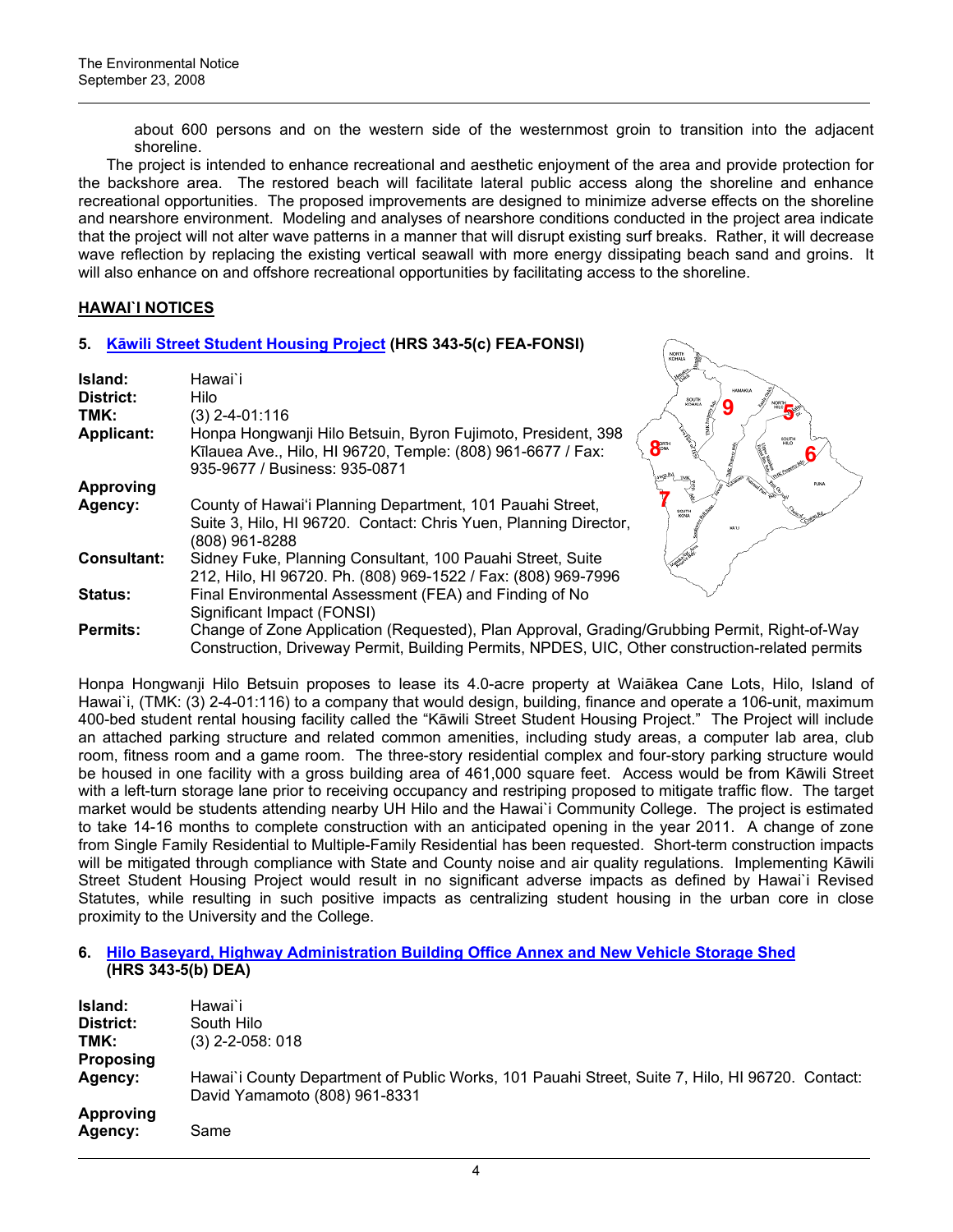**Consultant:** Geometrician Associates, PO Box 396, Hilo, HI 96721. Contact: Ron Terry, (808) 969-7090 **Status:** Draft Environmental Assessment (DEA) notice pending 30-day public comment. Address comments to the Proposing Agency, Consultant, and OEQC

**Permits:** County Plan Approval; Public Works Department: Building Division Approval and Building Permit

The Hawai`i County Department of Public Works proposes to expand the facilities of its Highway Maintenance Division at the Hilo Baseyard in order to better serve the public and improve the efficiency of its operations. The agency proposes to construct a new Highway Administration building office annex building and a vehicle storage shed.

The project site is located in the Hilo Baseyard, which already serves a variety of the department's divisions. Construction of the project, which will take place in an area already accustomed to truck and other industrial activities, is expected to have a very minor effect on traffic. The site has been cleared and paved in the past, and no valuable biological, historic or cultural resources are present and/or will be affected.

# **7. [Ki`ilae Farms Subdivision](http://oeqc.doh.hawaii.gov/Shared%20Documents/EA_and_EIS_Online_Library/Hawaii/2000s/2008-09-23-HA-FEA-Kiilae-Farms-Subdivision.pdf) (HRS 343-5(c) FEA-FONSI)**

| Island:                                                 | Hawai`i                                                                                                                                                                                                                     |  |
|---------------------------------------------------------|-----------------------------------------------------------------------------------------------------------------------------------------------------------------------------------------------------------------------------|--|
| District:                                               | South Kona                                                                                                                                                                                                                  |  |
| TMK:                                                    | $(3)$ 8-5-06:1-29; 8-5-07:1-19                                                                                                                                                                                              |  |
| <b>Applicant:</b><br>Approving                          | Ki'ilae Estates LLC, 1885 Main Street, Suite 104, Wailuku, HI 96793                                                                                                                                                         |  |
| Agency:                                                 | County of Hawai'i Planning Department, 101 Pauahi Street, Suite 3, Hilo, HI 96720. Contact:<br>Daryn Arai (808) 961-8288 x204                                                                                               |  |
| <b>Consultant:</b><br><b>Status:</b><br><b>Permits:</b> | Geometrician Associates, PO Box 396, Hilo, HI 96721. Contact: Ron Terry, (808) 969-7090<br>Final Environmental Assessment (FEA) and Finding of No Significant Impact (FONSI)<br>Approval for work in the State Right-Of-Way |  |

Ki`ilae Farms Subdivision consists of 48 existing or planned agricultural lots of 5 to 75 acres. Tentative subdivision approval was given in May 2004, subject to conditions on environmental protection, historic sites and burials, farming and infrastructure. In June 2007, Ki`ilae Estates signed a Subdivision Agreement with the County of Hawai`i and agreed to provide utility and other improvements, secured with an \$8.4 million bond. Ki`ilae Estates has been working since then to complete its roads and utilities. Construction plans for work within the State Highway 11 right-of-way had previously been approved without an EA requirement, but in January 2008 the Department of Transportation informed Ki`ilae Estates that an EA was needed. Therefore, although the subdivision infrastructure is nearly complete, an EA is required in order to obtain access and utility hookups. The most makai five lots have been proposed for additional subdividison into 22 lots, bringing the potential future agricultural lot total to 65 lots.

Archaeological sites have been preserved or data recovered, and construction has been subject to monitoring. For archaeological preservation purposes, Ki`ilae Estates also transferred 238 acres to the National Park Service and set aside an additional 100 acres. Biological surveys located few valuable biological resources on the property, which has a history of grazing and is dominated by alien species, aside from a single endangered loulu palm (*Pritchardia affinis*), which is being protected in a preserve. A landscape easement was also created for gathering native plants. Impacts to traffic and infrastructure were considered and mitigated where necessary by the County and utilities during subdivision approval and development. Ki`ilae Farms has design guidelines that encourage harmonious visual elements, natural cooling and ventilation, building at grade, shaded window openings, courtyards, and muted exterior colors. The project will also encourage farming in an agriculturally-zoned property that has not been farmed for many decades.

# **8. [Proposed Kona International Airport Improvements](http://oeqc.doh.hawaii.gov/Shared%20Documents/EA_and_EIS_Online_Library/Hawaii/2000s/2008-09-23-HA-FEA-Kona-Airport-Improvements.pdf) (HRS 343-5(b) FEA-FONSI)**

| Island:          | Hawai`i                                                                                                                                                    |
|------------------|------------------------------------------------------------------------------------------------------------------------------------------------------------|
| District:        | North Kona                                                                                                                                                 |
| TMK:             | $(3)7 - 3 - 43:3$ and 37                                                                                                                                   |
| <b>Proposing</b> |                                                                                                                                                            |
| Agency:          | State Department of Transportation, Airports Division, 400 Rogers Boulevard, Suite 700, Honolulu,<br>HI 96819-1880. Contact: Kevin Funasaki (808) 838-8828 |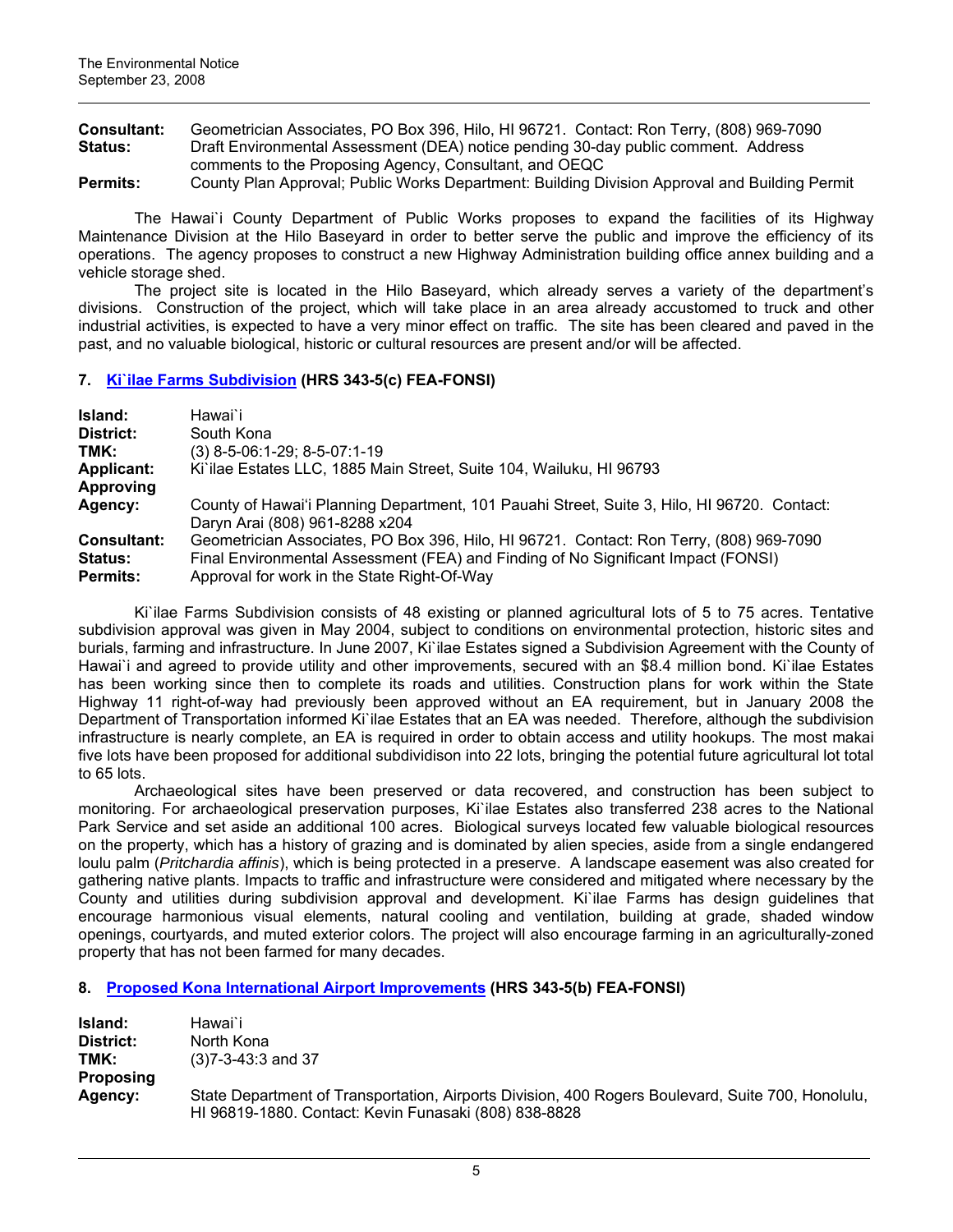| Approving          |                                                                                                                |
|--------------------|----------------------------------------------------------------------------------------------------------------|
| <b>Agency:</b>     | Same                                                                                                           |
| <b>Consultant:</b> | Munekiyo & Hiraga, Inc., 305 High Street, Suite 104, Wailuku, HI 96793. Contact: Mich Hirano<br>(808) 244-2015 |
| <b>Status:</b>     | Final Environmental Assessment (FEA) and Finding of No Significant Impact (FONSI)                              |
| <b>Permits:</b>    | Grading Permit, NPDES and Building Permit                                                                      |

The proposed improvements at KOA include: two (2) new interim Commuter Airlines Terminal (CAT) buildings; resurfacing and relocating of the entrance gate and ticket dispensers at the main parking lot and expanding the long-term and overflow parking lots; new photovoltaic electrical upgrades; and related infrastructure and site landscaping improvements.

The new CAT buildings will be located to the south of the existing air passenger terminals. Improvements include construction of two (2) CAT buildings and a gazebo structure. Related improvements include provision of a graded and paved area within the driveway, associated site development infrastructure, parking striping, parking lighting, and related landscaping. ADA (Americans With Disabilities Act) compliant passenger walkways, access, exits, and parking will also be provided. In addition, modifications to the existing airfield fencing and passenger gate access will be carried out in relation to the new interim CAT building improvements.

The improvements within the main parking lot include replacing the existing pavement with 2.5-inch new asphaltic concrete (AC) pavement, repainting pavement surface markings, relocating the existing entrance, gate and ticket dispensers, constructing a new entrance lane, and building a new gazebo at the new entrance. The improvements at the long-term parking lot include expanding the parking area to the east and south to provide additional parking capacity, repaving and restriping the expansion area, and developing a new entry to the parking lot from the existing roadway in the northeast corner. The improvements at the over-flow parking lot include expanding the parking area to the north and southwest to provide additional capacity, grading, paving, striping the expansion area, and installing guardrails as required. Related improvements include new dry wells for site drainage, landscaping to meet County Code requirements and, parking lot lighting and security cameras.

The photovoltaic (PV) electrical system upgrades include the installation of photovoltaic panels at the improved and expanded main, long-term and overflow parking lots. The parking lot PV panel improvements involve construction of trellis structures with the photovoltaic solar panels attached on top of the trellises. Power generated by the system will be fed into the airport electrical grid via a connection at the main Hawaiian Electric Light Company (HELCO) meter.

# **9. [Thirty Meter Telescope](http://oeqc.doh.hawaii.gov/Shared%20Documents/EA_and_EIS_Online_Library/Hawaii/2000s/2008-09-23-HA-EISPN-Thirty-Meter-Telescope.pdf) (HRS 343-5(b) FEA-EISPN)**

| Island:            | Hawai`i                                                                                                                        |
|--------------------|--------------------------------------------------------------------------------------------------------------------------------|
| District:          | Hāmākua                                                                                                                        |
| TMK:               | $(3)$ 4-4-15: 9 and 12                                                                                                         |
| <b>Proposing</b>   |                                                                                                                                |
| Agency:            | University of Hawai'i at Hilo, Office of the Chancellor, 200 W. Kawili Street, Hilo, HI 96720-4091.<br>Contact: (808) 974-7311 |
| <b>Accepting</b>   |                                                                                                                                |
| <b>Authority:</b>  | Same                                                                                                                           |
| <b>Consultant:</b> | Same                                                                                                                           |
| <b>Status:</b>     | EISPN pending 30-day public comment. Address comments to the Proposing Agency with copies<br>to the Consultant and OEQC        |
| <b>Permits:</b>    | CDUP and NPDES                                                                                                                 |

The proposed action involves the construction and operation of an optical/infrared telescope on an estimated four acres of presently undeveloped land within the 525-acre Astronomy Precinct of the Science Reserve near the top of Mauna Kea. The proposed telescope facility would be located in the western portion of the area known as the northern plateau within the Astronomy Precinct. The area being considered is situated approximately half a mile northwest and approximately 500 feet below the existing observatories near the summit. The entire Science Reserve is part of the State of Hawai'i Conservation District, resource subzone.

The proposed Thirty Meter Telescope (TMT) would be an optical-infrared telescope with a 30-meter diameter primary mirror. As such the telescope would be the most capable ground-based telescope in the world, with observational powers many times greater than any available today. The telescope developer (TMT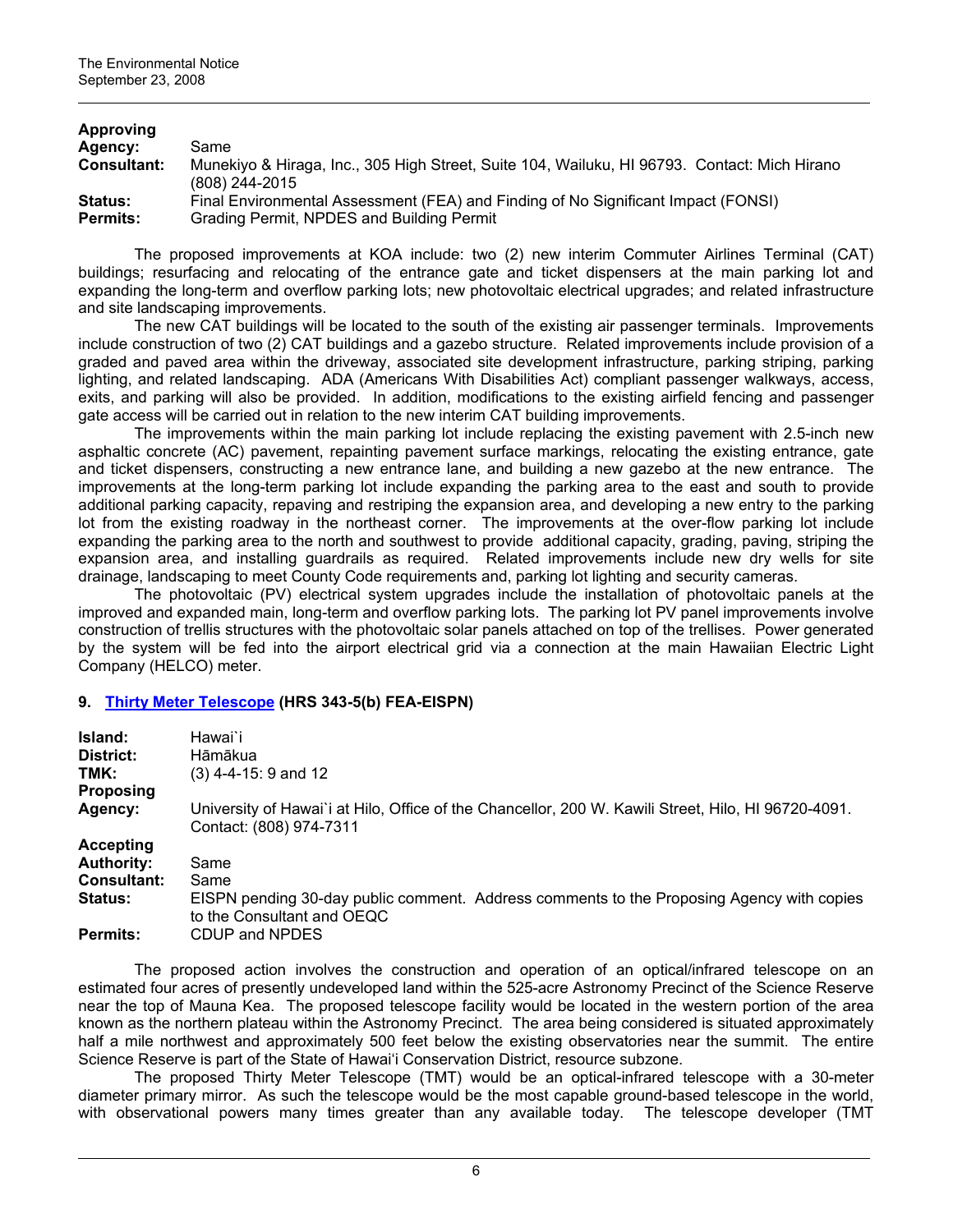Observatory Corporation, a non-profit organization) is committed to integrating culture, science, sustainability, and education in the project.

Mitigation measures to reduce the level of any identified potential adverse impact will be developed during project planning and incorporated into project design and construction. Because of the cultural significance of Mauna Kea, special attention will be given to developing mitigation measures related to cultural resources. The environmental review process is one mechanism through which mitigation measures will be developed. Comments and information are welcome on resources in the project area, study methods to evaluate potential impacts on those resources, and other issues.

The telescope developer is also reviewing another location for the telescope on a site in Chile, and proceeding with an environmental review for that location.

Public meetings will be held during the scoping comment period. Meetings will be held in Hāwī, Waimea, Kona, Pāhala, Pāhoa, Hilo, and Honolulu. Please visit our website [www.TMT-HawaiiEIS.org](http://www.tmt-hawaiieis.org/) or call our toll-free hotline 1-866-284-1716 for meeting details. The meeting schedule is below.

| <b>Area</b>     | Date           | Location                                     | <b>Time</b> |
|-----------------|----------------|----------------------------------------------|-------------|
| Hāwī            | Oct. 6 (Mon)   | Kohala High School Cafeteria                 | $5-8$ pm    |
| Waimea          | Oct. 8 (Wed)   | Kahilu Town Hall (Waimea Family YMCA)        | $5-8pm$     |
| Kona            | Oct. $9$ (Thr) | Kealakehe Elementary School Cafeteria        | 6-9pm       |
| Ka`ū            | Oct. 13 (Mon)  | Ka'u High/Pāhala Elementary School Cafeteria | $5-8pm$     |
| Hilo            | Oct. 14 (Tue)  | Keaukaha Elementary School Cafeteria         | 6-9pm       |
| Puna            | Oct. 15 (Wed)  | Pāhoa High School Cafeteria                  | $5-8$ pm    |
| Honolulu, O'ahu | Oct. 16 (Thr)  | Neal S. Blaisdell Center Pīkake Room         | $5-9$ pm    |

# **Public Scoping Meeting Locations and Dates**

# **COASTAL ZONE NOTICES**

# **Federal Consistency Reviews**

The Hawai`i Coastal Zone Management (CZM) Program has received the following federal actions to review for consistency with the CZM objectives and policies in Chapter 205A, HRS. This public notice is being provided in accordance with section 306(d) (14) of the National Coastal Zone Management Act of 1972, as amended. For general information about CZM federal consistency please call John Nakagawa with the Hawai`i CZM Program at 587-2878. For neighboring islands use the following toll free numbers: Lāna`i & Moloka`i: 468-4644 x72878, Kaua`i: 274-3141 x72878, Maui: 984-2400 x72878 or Hawai`i: 974-4000 x72878. For specific information or questions about an action listed below please contact the CZM staff person identified for each action. Federally mandated deadlines require that comments be received by the date specified for each CZM consistency review. Comments may be submitted to: Office of Planning, Department of Business, Economic Development and Tourism, P.O. Box 2359, Honolulu, HI 96804. Email: [jnakagaw@dbedt.hawaii.gov](mailto:jnakagaw@dbedt.hawaii.gov) or Fax: (808) 587-2899.

# **Lanikepu Stream Culvert and Road Crossing, and Keanu`i`omanō Stream Bank Lining, DHHL Lālāmilo Housing, Phase 1, South Kohala, Hawai`i**

| Applicant:        | Department of Hawaiian Home Lands (DHHL)                                                                                                                                                                                                                   |
|-------------------|------------------------------------------------------------------------------------------------------------------------------------------------------------------------------------------------------------------------------------------------------------|
| Contact:          | Mark Yoshimura, Okahara & Associates, Inc., 524-1224                                                                                                                                                                                                       |
| Federal Action:   | <b>Federal Permit</b>                                                                                                                                                                                                                                      |
| Federal Agency:   | U.S. Army Corps of Engineers                                                                                                                                                                                                                               |
| CZM Contact:      | John Nakagawa, 587-2878, jnakagaw@dbedt.hawaii.gov                                                                                                                                                                                                         |
| Location:<br>TMK: | Lanikepu Stream and Keanu `i `omanō Stream<br>$(3)$ 6-6-1: 54, 77; 6-6-4: 12                                                                                                                                                                               |
| Proposed Action:  | Construct a concrete arch culvert, 32-feet wide x 60-feet long, with wingwalls and<br>headwalls, within Lanikepu Stream and a new access road crossing the stream from<br>Kawaihae Road to the West Subdivision of Lalamilo Housing Phase 1. The bottom of |
|                   | the culvert is proposed to be lined with grouted riprap. Also, construct a grouted rock                                                                                                                                                                    |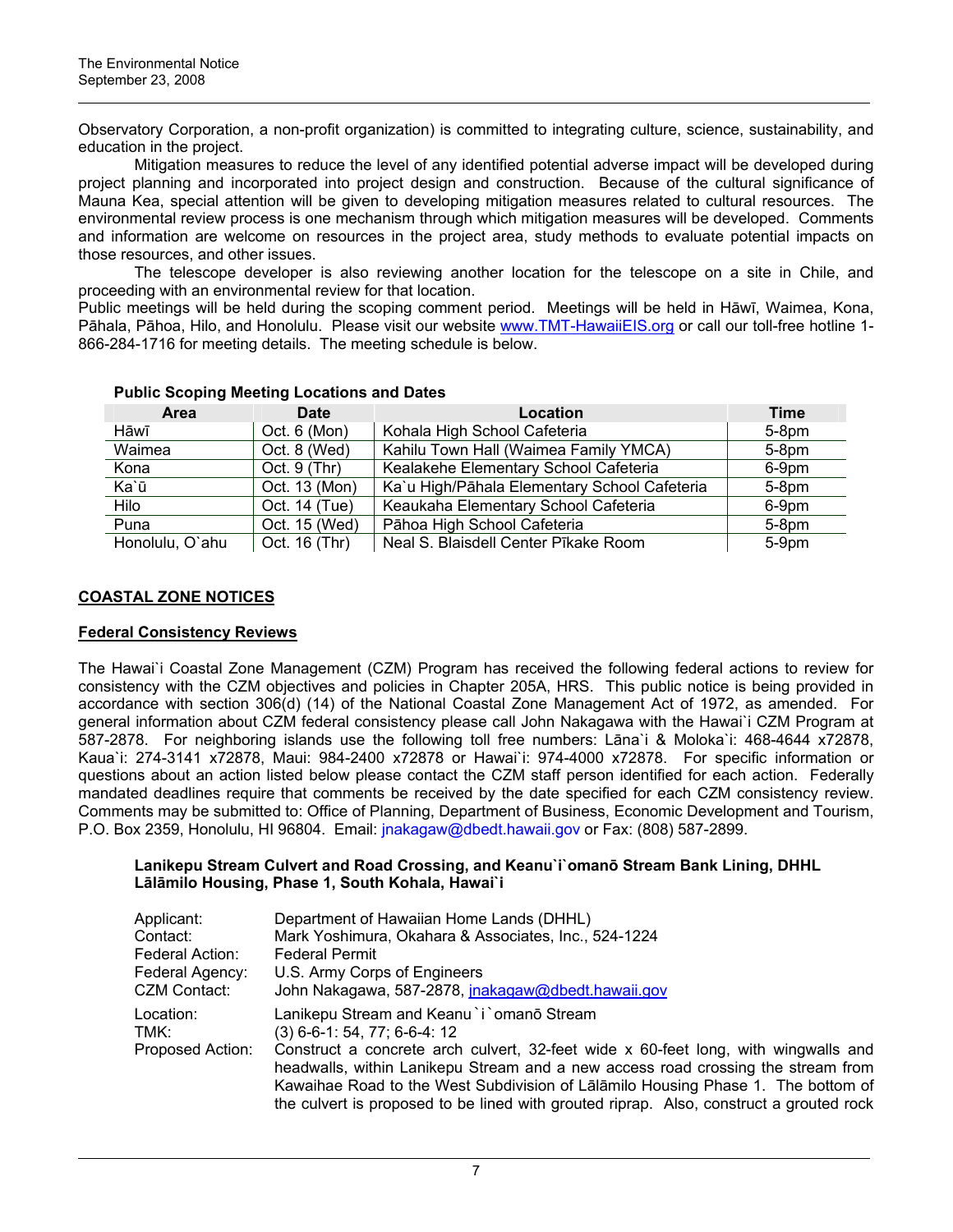lining along 1,293 linear feet of the north bank of Keanu i omano Stream for the East Subdivision of Lālāmilo Housing Phase 1. Comments Due: October 7, 2008

# **Special Management Area (SMA) Minor Permits**

Pursuant to Ch. 205A-30, HRS the following is a list of SMA Minor permits that have been approved or are pending by the respective county/state agency. For more information about any of the listed permits, please contact the appropriate county/state Planning Department. Honolulu (523-4131); Hawai`i (961-8288); Kaua`i (241-6677); Maui (270-7735); Kaka`ako (Honolulu) or Kalaeloa Community Development District (587-2840).

| <b>Special Management Area (SMA) Minor Permits</b> |                                                                                                                                 |                                  |  |  |  |
|----------------------------------------------------|---------------------------------------------------------------------------------------------------------------------------------|----------------------------------|--|--|--|
| <b>Location (TMK)</b>                              | <b>Description (File No.)</b>                                                                                                   | <b>Applicant/Agent</b>           |  |  |  |
| O`ahu: Kalia Road - Waikīkī                        | <b>Outrigger Enterprises Group</b>                                                                                              | Outrigger Enterprises Group/Quad |  |  |  |
| $(2)$ 6-4:10                                       | (2008/SMA-43)                                                                                                                   | Design Group, Inc.               |  |  |  |
| O'ahu: Kam Highway - Ka'a'awa<br>$(5)$ 1-3:24      | Cut and fill involving approx. 800<br>cubic-yards, rock retaining walls and<br>gravel driveway on a vacant lot<br>(2008/SMA-45) | William Llewellyn                |  |  |  |
| O'ahu: Fort Weaver Road – `Ewa<br>$(9)$ 1-5:11     | Fence along Fort Weaver Road and<br>common access (2008/SMA-46)                                                                 | Ewa Oceanside/Project Design     |  |  |  |
| Maui: (4) 4-1-23                                   | Storage/Laundry Room Building<br>(SM2 20080060)                                                                                 | Pelayo, Alvint                   |  |  |  |

# **Shoreline Notices**

# **Shoreline Certification Applications**

Pursuant to §13-222-12, HAR, the following shoreline certification applications are available for inspection at the DLNR District Land Offices on Kaua`i, Hawai`i and Maui and in Room 220, 1151 Punchbowl St., Honolulu (587- 0414). All comments shall be submitted in writing to the State Land Surveyor, 1151 Punchbowl Street, Room 210, Honolulu, HI 96813 and postmarked no later than 15 calendar days from the date of the public notice of the application. If there are any questions, please call Ian Hirokawa at 587-0420.

| File No. | <b>Date</b> | Location                                                                                                                                                                                                      | <b>Applicant/Owner</b>                                              | TMK             |
|----------|-------------|---------------------------------------------------------------------------------------------------------------------------------------------------------------------------------------------------------------|---------------------------------------------------------------------|-----------------|
| OA-1259  | 8/13/08     | Lot 9 of Pūpūkea-Paumalū Beach Lots situated<br>at Koolauloa, O'ahu<br>Address: 59-595 Ke Iki Road<br>Purpose: Building setback requirement and wall<br>repair                                                | Jaime F.<br>Alimboyoguen/ Ke<br>Iki Properties, LLC                 | $5 - 9 - 03:23$ |
| OA-1260  | 8/13/08     | Lot 63 of Sunset Beach Lots as shown on File<br>Plan 256 situated at Pūpūkea, Koolauloa, O'ahu<br>Address: 59-209 D Ke Nui Road<br>Purpose: Building setback requirement                                      | Jaime F.<br>Alimboyoguen/<br>Russell & Angela<br>Harp Preisendorfer | $5 - 9 - 02:67$ |
| OA-1261  | 8/13/08     | Lot 93, Land Court Application 323 as shown on<br>Map 20, situated at Kailua, Koolaupoko, O'ahu<br>Address: 420 E North Kalaheo Avenue<br>Purpose: Calculate building potential and obtain<br>building permit | Wesley T. Tengan/<br>David DiBerardino<br>Kristine Furukawa         | 4-3-17:16       |
| OA-1262  | 9/2/08      | Portion of Ke'ehi Lagoon Small Boat Harbor<br>situated at Kaliawa and Mokauea, Kalihi,<br>Honolulu, O'ahu<br>Address: N/A<br>Purpose: Obtain permit                                                           | R.M. Towill<br>Corporation                                          | 1-2-25:24 por.  |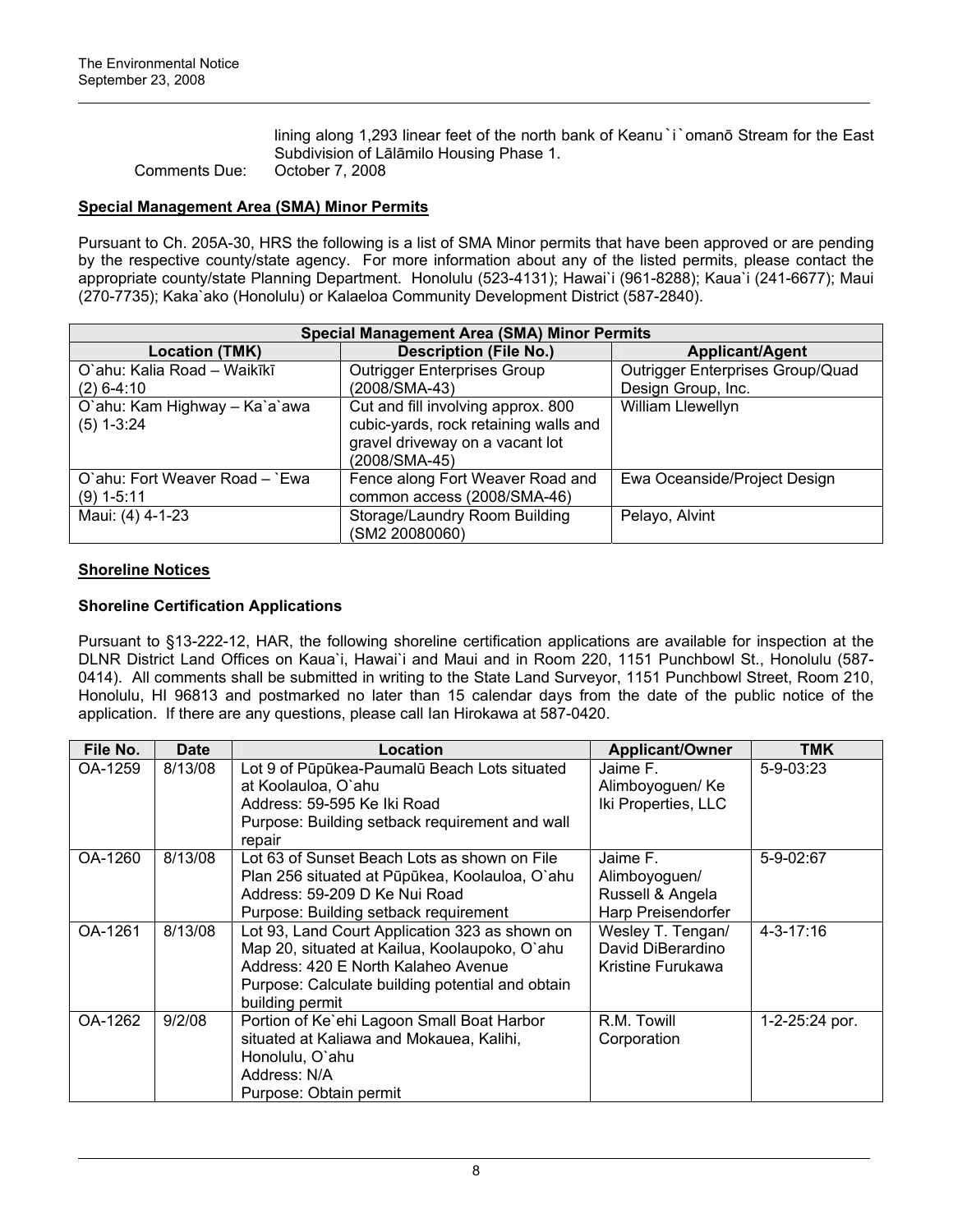| OA-1263 | 9/3/08  | Lot 20, Section C Kawailoa Beach Lots situated<br>at Kawailoa, Waialua, O'ahu<br>Address: 61-405 Kamehameha Highway<br>Purpose: Building permit                                                                                                                  | Walter P.<br>Thompson, Inc./<br><b>Terry McTigue</b>                                       | $6 - 1 - 08:03$ |
|---------|---------|------------------------------------------------------------------------------------------------------------------------------------------------------------------------------------------------------------------------------------------------------------------|--------------------------------------------------------------------------------------------|-----------------|
| OA-1264 | 9/5/08  | Parcel A Portion of R.P. 2117. L.C. Aw. 7707,<br>Ap. 5 to Kohale situated at Ka'alaea,<br>Koolaupoko, O'ahu<br>Address: 47-775 Kamehameha Highway<br>Purpose: Establish building setback                                                                         | Natalie Imata/ Basil<br>Gomez, Donna C.<br>Marron                                          | 4-7-16:60       |
| HA-393  | 8/13/08 | Lot 41 of "Kohala Makai One Subdivision" being<br>a portion of Land Court Consolidation 129, Map<br>6 situated at Waikā, North Kohala, Hawai`i<br>Address: 59-114 Umaumalei Place<br>Purpose: certified shoreline                                                | Brad Bryson/ Brad<br><b>Bryson</b>                                                         | $5 - 9 - 16:29$ |
| MA-407  | 8/13/08 | Lot 463-A of Land Court Application 1804 (Map<br>72) situated at Honua'ula, Maui<br>Address: 3850 Wailea Alanui Drive<br>Purpose: Determine setback requirements for<br>proposed renovations                                                                     | Ronald M.<br>Fukumoto<br>Engineering, Inc./<br><b>MSR Grand Wailea</b><br><b>Resort LP</b> | 2-1-08:109      |
| MO-141  | 8/19/08 | Lot 727 of Land Court Application 632 as shown<br>on Map 82 Being a Portion of Grant 3533, Apana<br>1 to the Trustees Under the Will of Bernice<br>Pauahi Bishop situated at Kaunakakai, Moloka'i<br>Address: 220 Seaside Place<br>Purpose: Building permit      | Newcomer-Lee<br>Land Surveyors,<br>Inc./ Estefania<br>Acoba                                | 5-3-06:04       |
| MO-142  | 8/21/08 | Unit "C" of Ho`o Malu Hia Condominium Property<br>Regime Being a portion of Royal Patent 3721,<br>Land Commission Award 9988 to Lio situated at<br>Kawela, Moloka'i<br>Address: CPR No. 003, Apt. No. C, Kam V Hwy<br>Purpose: Building permit for new residence | Peter L. Chan/ Peter<br>L. Chan                                                            | 5-4-01:28 (por) |

# **Shoreline Certifications and Rejections**

Pursuant to §13-222-26, HAR, the following shorelines have been proposed for certification or rejection by DLNR. Any person or agency wishing to appeal a proposed shoreline certification or rejection shall file a notice of appeal in writing with DLNR no later than 20 calendar days from the date of the public notice of the proposed shoreline certification or rejections. The notice of appeal shall be sent to the Board of Land and Natural Resource, 1151 Punchbowl Street, Room 210, Honolulu, HI 96813.

| File No. | <b>Proposed/Rejected</b>  | Location                                                                   | <b>Applicant/Owner</b> | TMK             |
|----------|---------------------------|----------------------------------------------------------------------------|------------------------|-----------------|
| OA-1252  | <b>Proposed Shoreline</b> | Lot 16, Kawailoa Beach Lots, Section C,                                    | Walter P.              | $6 - 1 - 08:07$ |
|          | Certification             | situated at Kawailoa, Waialua, O'ahu.                                      | Thompson, Inc./        |                 |
|          |                           | Address: 61-431 Kamehameha Hwy                                             | David Fisher           |                 |
|          |                           | Purpose: Building Permit                                                   |                        |                 |
| OA-1210  | Proposed Shoreline        | Lot A-1-A, Opaapaa Subdivision, portion                                    | Robert A.              | $4 - 4 - 21:25$ |
|          | Certification             | of R.P. 7984, L.C. Aw. 4452 Ap.13                                          | Gould/Robert &         |                 |
|          |                           | situated at Kāne'ohe, Koolaupoko,<br>O'ahu.                                | Gretchen Gould         |                 |
|          |                           | Address: 44-365 Kāne'ohe Bay Drive<br>Purpose: Building permit and setback |                        |                 |
| OA-1224  | <b>Proposed Shoreline</b> | Lot 604, Land Court Application 1089                                       | Wesley T.              | $6 - 7 - 14:28$ |
|          | Certification             | (Map 64) situated at Kamananui,                                            | Tengan/John            |                 |
|          |                           | Waialua, O'ahu.                                                            | Borsa, Jr.             |                 |
|          |                           | Address: 67-011 Kaimanu Place                                              |                        |                 |
|          |                           | Purpose: Building permit                                                   |                        |                 |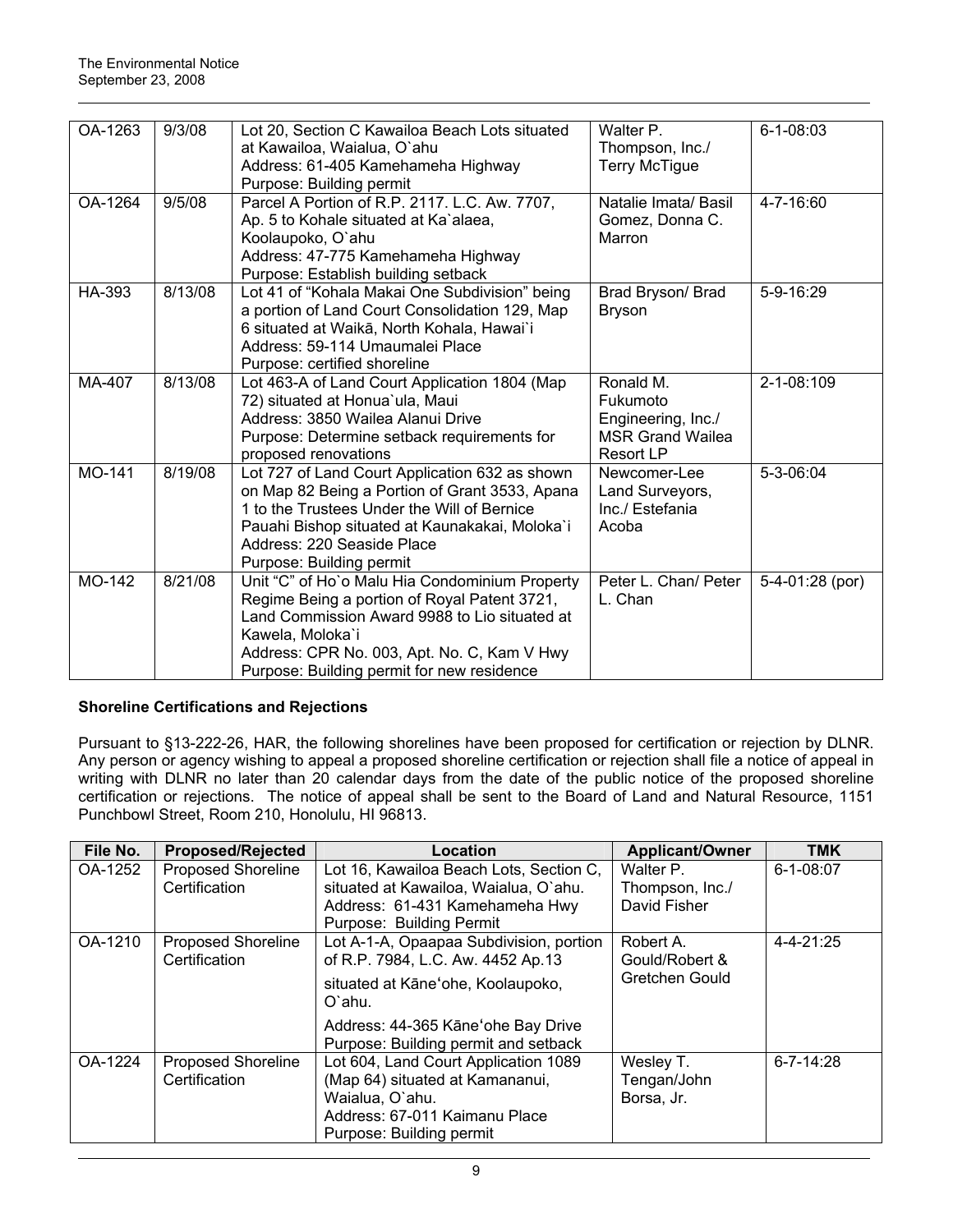| OA-1230 | Proposed Shoreline<br>Certification | Lot 47 of Ka'a'awa Beach Lots, portion<br>of R.P. Grant 357, situated at Ka`a`awa,<br>Koolauloa, O'ahu.<br>Address: 51-339 Kamehameha Hwy<br>Purpose: Building Permit                              | Walter P.<br>Thompson, Inc./ F.<br>Sydney/Irvine<br><b>Andrews Trust</b> | $5 - 1 - 02:04$ |
|---------|-------------------------------------|----------------------------------------------------------------------------------------------------------------------------------------------------------------------------------------------------|--------------------------------------------------------------------------|-----------------|
| OA-1234 | Proposed Shoreline<br>Certification | Lot 299, Land Court Application 1052<br>(Map 7) situated at Mākaha, Wai`anae,<br>O'ahu.<br>Address: 84-223 Makau Street<br>Purpose: Building Permit                                                | Leaps &<br>Boundaries, Inc./<br>Horn Irrevocable<br>Trust                | 8-4-09:24       |
| OA-1239 | Proposed Shoreline<br>Certification | Lot B-3, Land Court Application 1341<br>(Map 2) situated at Ka`alaea,<br>Koolaupoko, O'ahu.<br>Address: 47-835-A Kamehameha Hwy<br>Purpose: Building Permit                                        | Wesley T.<br>Tengan/John c.<br>Hutchinson                                | 4-7-24-06       |
| MA-398  | Proposed Shoreline<br>Certification | Lot 55, Land Court Application 1744<br>(Map 19) situated at Kā'anapali, Maui.<br>Address: 2365 Kā'anapali Parkway<br>Purpose: Setback Purposes                                                     | Craig<br>Anderson/Campbell<br>Hawaii Investor<br>LLC.                    | 4-4-08:19       |
| OA-1203 | Rejection                           | Lot 40, Kahala Cliffs Subdivision, being<br>a portion of L.C. Aw. 7713, Ap. 50, R.P.<br>4475 situated at Kāhala, Honolulu,<br>O'ahu.<br>Address: 4133 Black Point Road<br>Purpose: Building permit | Wesley T.<br>Tengan/Houghton<br>Freeman                                  | $3 - 5 - 01:11$ |

# **POLLUTION CONTROL PERMITS**

# **Department of Health Permits**

The following pages contain a list of some pollution control permits currently before the State Dept. of Health. For more information about any of the listed permits, please contact the appropriate branch or Environmental Management Division at 919 Ala Moana Blvd, Honolulu, HI. Abbreviations are as follows: Clean Air Branch (**CAB**) 586-4200; Comments Due (**CD**); Covered Source Permit (**CSP**); Clean Water Branch (**CWB**) 586-4309; Issued (**I**); Solid and Hazardous Waste Branch (**SHWB**) 586-4226; Safe Drinking Water Branch (**SDWB**) 586-4258; None (**N**); NonCovered Source Permit (**NSP**); National Pollutant Discharge Elimination System under the Federal Clean Water Act (**NPDES**); Received (**R**); Temporary (**T**); Underground Injection Control (**UIC**); Not Applicable (**NA**).

| <b>Branch</b>         | <b>Applicant &amp; Permit</b> | <b>Project Location</b>        | <b>Pertinent</b> | <b>Proposed Use</b>       |
|-----------------------|-------------------------------|--------------------------------|------------------|---------------------------|
| <b>Permit Type</b>    | <b>Number</b>                 |                                | Date             |                           |
| Clean Air Branch,     | Grace Pacific Corp.           | Located at:                    | Issued:          | 300 TPH Hot Mix           |
| 586-4200, Covered     | CSP No. 0522-01-C             | Kapa'a Quarry                  | 8/29/08          | <b>Asphalt Drum Plant</b> |
| Source Permit         | Renewal Application           | Kailua, O'ahu                  |                  |                           |
| Clean Air Branch,     | Chevron Products Co.          | Located at:                    | Comments         | Honolulu                  |
| 586-4200, Covered     | CSP No. 0082-01-C             | 933 North Nimitz Hwy           | Due:             | Transportation            |
| Source Permit         | <b>Renewal Application</b>    | Honolulu, O'ahu                | 10/3/08          | Terminal                  |
|                       |                               |                                |                  |                           |
| Clean Air Branch,     | U.S. Navy, Navy Region        | Located at:                    | Comments         | One (1) 2.0 MW            |
| 586-4200, Covered     | Hawai`i                       | Red Hill Pumping Station       | Due:             | <b>Combustion Turbine</b> |
| Source Permit         | CSP No. 0424-01-C             | Honolulu, O'ahu                | 10/3/08          |                           |
|                       | Renewal Application           |                                |                  |                           |
| Clean Air Branch,     | Maui EKO Systems, Inc.        | Located at:                    | Issued:          | 400 CY/Hr. Portable       |
| 586-4200, Non         | NSP No. 0656-01-NT            | <b>Various Temporary Sites</b> | 8/29/08          | Tub Grinder with 800      |
| <b>Covered Source</b> | Initial Application           | State of Hawai`i               |                  | hp Diesel Engine and      |
| Permit                |                               |                                |                  | Two (2) Portable          |
|                       |                               |                                |                  | Screens                   |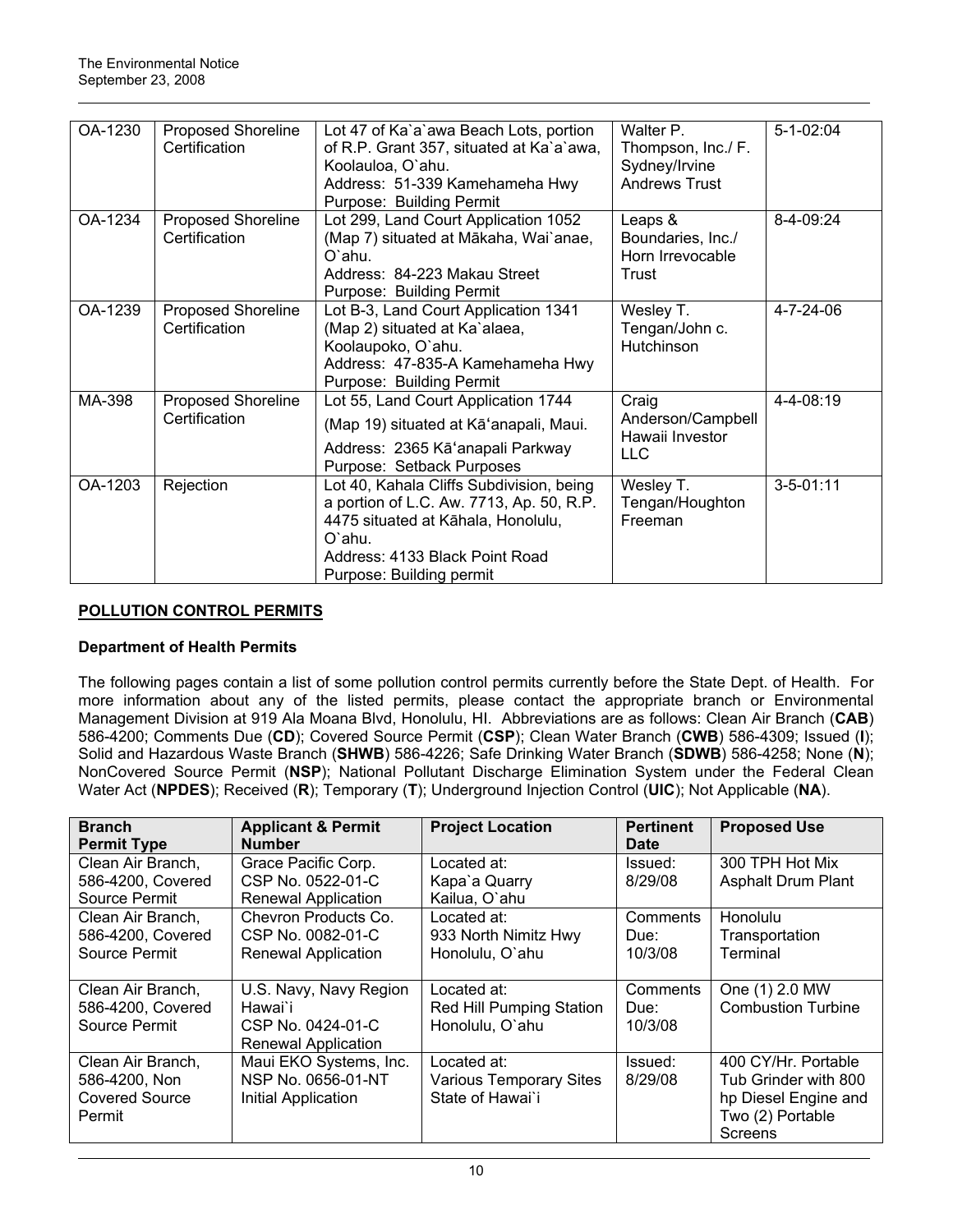| Clean Air Branch, | Grace Pacific Corp.     | Located at:                    | Issued:  | 300 TPH Hot Mix           |
|-------------------|-------------------------|--------------------------------|----------|---------------------------|
| 586-4200, Covered | CSP No. 0677-01-C       | <b>Various Temporary Sites</b> | 9/5/08   | <b>Asphalt Drum Plant</b> |
| Source Permit     | Initial Application     | State of Hawai`i               |          |                           |
| Clean Air Branch, | Okada Trucking Co. Ltd. | Located at:                    | Comments | 265 TPH Mobile            |
| 586-4200, Covered | CSP No. 0678-01-CT      | <b>Various Temporary Sites</b> | Due:     | Crusher and 265 TPH       |
| Source Permit     | Initial Application     | State of Hawai'i               | 10/22/08 | Mobile Screen             |

# **FEDERAL NOTICES**

# **Army Revises Mākua Supplemental Draft EIS**

The Army, in a supplemental draft environmental impact statement (SDEIS) released September 19, 2008, says it wants to conduct up to 50 company-level combined arms live-fire exercises at Makua Valley each year. The Army is seeking public comment on the draft found online at [www.garrison.hawaii.army.mil/makuaeis](http://www.garrison.hawaii.army.mil/makuaeis). Public comments to this SDEIS will be considered in preparing a final statement and decision on Makua's future use.

The SDEIS includes a 45-day public comment period and four public hearings, after which the Army will review all public comments and use them to assist in the preparation of a final EIS. The Army expects to issue the final EIS in the spring of 2009. Copies of the SDEIS will be available at the following libraries on the islands of O`ahu and Hawai`i:

- Hawai`i State Library, 478 S. King St., Honolulu.
- Wahiawa Public Library, 820 California Ave., Wahiawa.
- Wai`anae Public Library, 85-625 Farrington Highway, Wai'anae.
- Pearl City Public Library, 1138 Waimano Home Road, Pearl City.
- Hilo Public Library, 300 Waianuenue Avenue, Hilo.
- Kona Public Library, 75-138 Hualalai Road, Kona.
- Thelma Parker Memorial Public and School Library, 67-1209 Mamalahoa Hwy., Waimea.

Public comments may be submitted online at [www.garrison.hawaii.army.mil/makuaeis;](http://www.garrison.hawaii.army.mil/makuaeis) by fax to 656-3162; by e-mail to [usaghipaomakuaeis@hawaii.army.mil;](mailto:usaghipaomakuaeis@hawaii.army.mil) or by mail to: Attn: Makua SDEIS Public Comments, USAG-HI Public Affairs Office, 742 Santos Dumont, WAAF, Schofield Barracks, HI 96857. For questions about submitting public comments, call 656-3152.

Public meetings will also be held from 5:30 to 9:30 p.m. The first half will be an open house with information provided by the SDEIS, and the second half will be open to public comments. The meetings will take place at the following locations:

- Oct. 6: Nanakuli High School, 89-980 Nanakuli Ave.
- Oct. 7: O`ahu (location being finalized).
- Oct. 8: Aunty Sally Kaleohano's Luau Hale, 799 Piilani St., Hilo.
- Oct. 9: Waimea Community Center, 65-1260 Kawaihae Road, Waimea.

The public comment period for the SDEIS ends Nov. 3, 2008, which is 45 days after the Notice of Availability publication in the Federal Register by the U.S. Environmental Protection Agency. A final EIS will be published following the comment period on the SDEIS and incorporation of public comments.